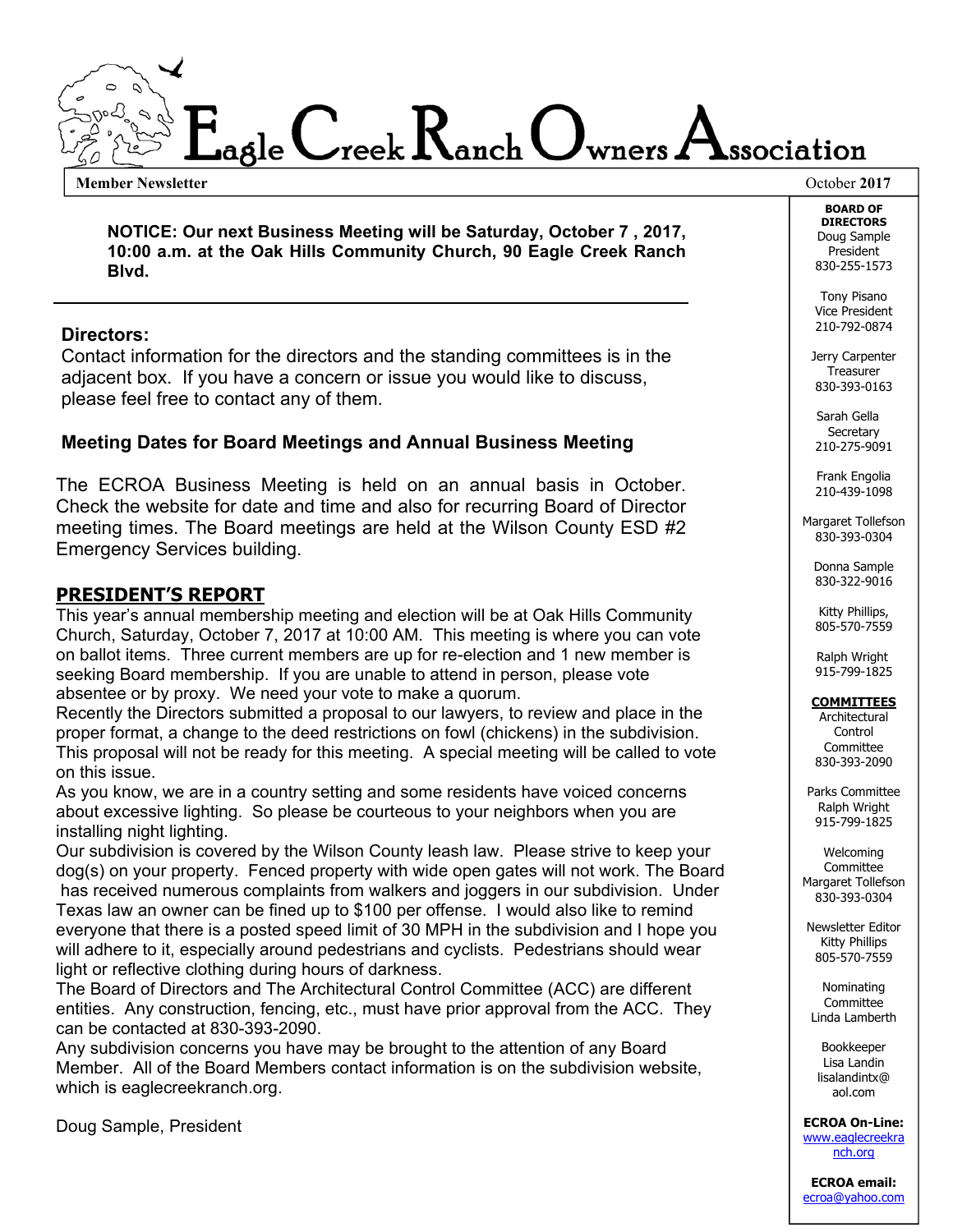

## **ARCHITECTURAL CONTROL COMMITTEE**

The ACC is working hard to improve the appearance of our subdivision. If you see something that you feel is a violation of our Deed Restrictions, please report it to us directly by email to ecroa@yahoo.com or by phone at 830-393-2090. You must be willing to allow our inspector to view the problem or the ACC cannot pursue it. We do not trespass on private property! Thank you!

We continue to have homeowners/tenants build or place **new improvements** on their lots without first gaining the approval of the ACC – this is a violation! Improvements range from an above ground pool, concrete pads, fences, sheds, change of the exterior of the home/building/carport and so forth. When in doubt, ASK!

Many homeowners will receive letters asking them to remove downed limbs/trees and other debris from their lots. The big storm occurred in May and now it is time for clean-up! If you are willing to help other neighbors in their clean-up efforts, please let us know so we can pass along your info.

We currently are working with over 80 properties that have one or more violations. Of major concerns are violations concerning trash/debris, inoperable vehicles, skirting needed, homes and other buildings needing paint. **The exterior of a home or outbuilding must be painted or stained!** And staining must be maintained in good condition. When after three letters and months have passed and we still have a violation, we then have to rely on our attorney to bring about compliance with our Deed Restrictions. We are pleased to report that we have been able to keep our numbers low as to the number of homeowners at the attorney's office for the year. We currently have two properties at the attorney's office for legal enforcement of the Deed Restrictions. Visit **http://eaglecreekranch.org/** and check out the Deed Restrictions for your lot.

The ACC can be reached by cell phone at **830-393-2090 or by email at ecroa@yahoo.com**. If the phone is not answered, please leave a message clearly stating your NAME & LOT NUMBER, ADDRESS & a CALL BACK NUMBER to include area code and a brief description of WHY you are calling. Your call will be returned as soon as possible.

\*\*\*All homeowners/tenants are reminded that before starting on **any improvement or change to your property** approval must be granted in writing by the ACC. Send your complete plans & letter of request to:

#### **ECROA Attn: ACC 11382 FM 775, Suite 2 Floresville, TX 78114**

Include the following in your plans:

- **1. SITE PLAN** this is a "bird's-eye view" of your lot and shows the location of all existing structures (house, garage, barn, shed, fences, etc.) – this would not be to scale as it is an approximation. Next draw in where your new improvement will go – and give in feet the distance to the nearest property line. Put in the **size** (if applicable) of the new improvement (example – shed will be 8' X 10' in size). REMINDER: there is a 30 foot setback rule for all buildings and a 15 foot easement along all side and back property lines unless stated otherwise on your plat map for your lot. There are also drainage easements and easements that pertain to overhead power lines and underground pipelines; refer to your plat map for more information.
- **2. MATERIALS LIST** the NEW BUILDING MATERIAL to be used in the construction.
- **3. SKETCH THE FINISHED PROJECT** –Draw what it will look like once it is completed. For fences, sketch what a section would look like.
- **4. COLOR**  write down what color or stain (if applicable) will be used for the new improvement. ALL BUILDINGS MUST BE PAINTED OR STAINED – no unfinished wood is allowed.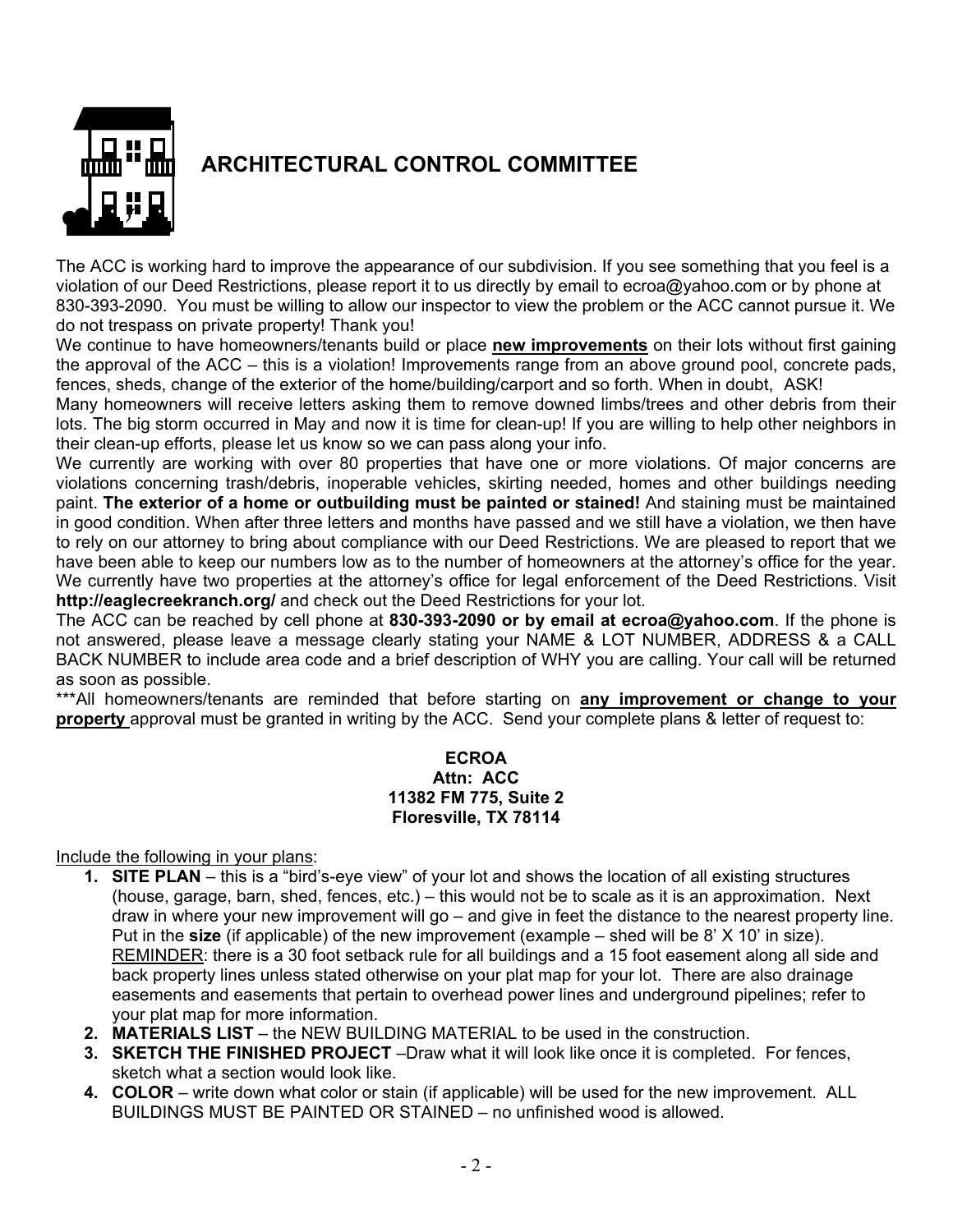- **5. METAL ROOFS**  you will need to write a letter and ask for a "VARIANCE" to the deed restrictions for a metal roof to be placed on the home or used in a shed or carport.
- **6. MANUFACTURED HOMES –Only allowed in certain sections in Eagle Creek Ranch and required to be LESS THAN 3 YEARS OF AGE – no exceptions.** The ACC will need a copy of the blueprints/floor plan and all construction information. Also, we will need the TEXAS CERTIFICATE OF MANUFACTURE showing the serial numbers of the home and the year it was manufactured. THERE IS NO EXCEPTION TO THIS REQUIREMENT.
- **7. SKIRTING REQUIREMENT -** Manufactured homes: MASONRY PRODUCT such as brick or Hardi Board, **NO VINYL**. Decks/Sheds/Porches/Stairs – ALL SUPPORTS MUST BE SKIRTED TO COVER THE SUPPORTS.
- **8. SEPTIC SYSTEMS -** A county-approved septic system must be in place on the property before the owners can move into a new home site.
- **9. FENCES –** all front fences MUST BE SET BACK AT LEAST 15' FROM THE FRONT PROPERTY LINE; you cannot measure from the street. Side and back fences can be placed on the property line, but make certain you know where your lines are located! Fences must be residential in nature.

IMPORTANT: There is a Deed Restriction LIMIT to the NUMBER OF BUILDINGS that a lot can have built on it. There is allowed (1) a home of a minimum square footage of 1200 square feet. (2) a separate garage or barn or work shop – any building over 144 square feet falls into this category. And lastly (3) a separate shed/outbuilding – any building of 144 square feet (12' X 12' in size) or less. There is also a minimum size of that smaller building – nothing *under* 30 square feet is allowed. *NO LIVING IN OUTBUILDINGS OR IN RVS/TRAVEL TRAILERS!* 

As a reminder, one head of livestock is allowed PER ACRE OWNED to include goats, sheep, horses, cattle. No Fowl (turkey, duck, goose, guinea, etc.) or Swine allowed unless it is a bona fide school project for which proof is required or it will be a violation. All pets need to be contained in their respective yards and not allowed to run loose & be a nuisance to neighbors. Dog complaints should be directed to the Sheriff's Department as the ACC has no authority to force compliance with the leash laws of Wilson County. Sincerely,

Cindy Faulkner, Chair Architectural Control Committee

Dear Neighbors,

It is with regret that I am stepping down from the ACC after volunteering for 15 years. Our 3-member committee works with the Board of Directors to enforce the deed restrictions that are part of every lot here in ECR. These restrictions were formed by the developers with the mindset of trying to find a way to keep our subdivision looking nice and hopefully keeping our property values up. Over the years our owners have changed – so many now do not pay dues nor do they keep their lots cleaned up. Our homes are aging and many do not keep up the repairs. Therefore, our property values are slipping. The ACC fights a constant battle – for YOU the homeowner. One other committee member and our Inspector are also stepping down. Our Inspector has been working for ECR since 1995! A big "thank you" goes to Arvel for all the years he has worked with us.

**We need new volunteers and a new Inspector**. If the ACC is not upheld, then the Board may consider going with an outside management company and the possibility of **DUES rising** is real. Please attend our next meeting at the Fire Station located near FM 775 & Palo Alto beginning at 7pm on TUESDAY SEPTEMBER 26. There will be a presentation given on what an outside management company would look like for our community.

Continue to call the ECROA/ACC phone at 830-393-2090 for assistance, and mail in plans for ANY IMPROVEMENT to a lot at our address with ATTN: ACC on the envelope.

As a reminder, there is a limit to the number of buildings allowed on each lot – obtain approval before building/moving on any improvement!

I remain hopeful for our subdivision and I will continue to assist the BOD in matters going forward. Respectively Yours,

Cindy Faulkner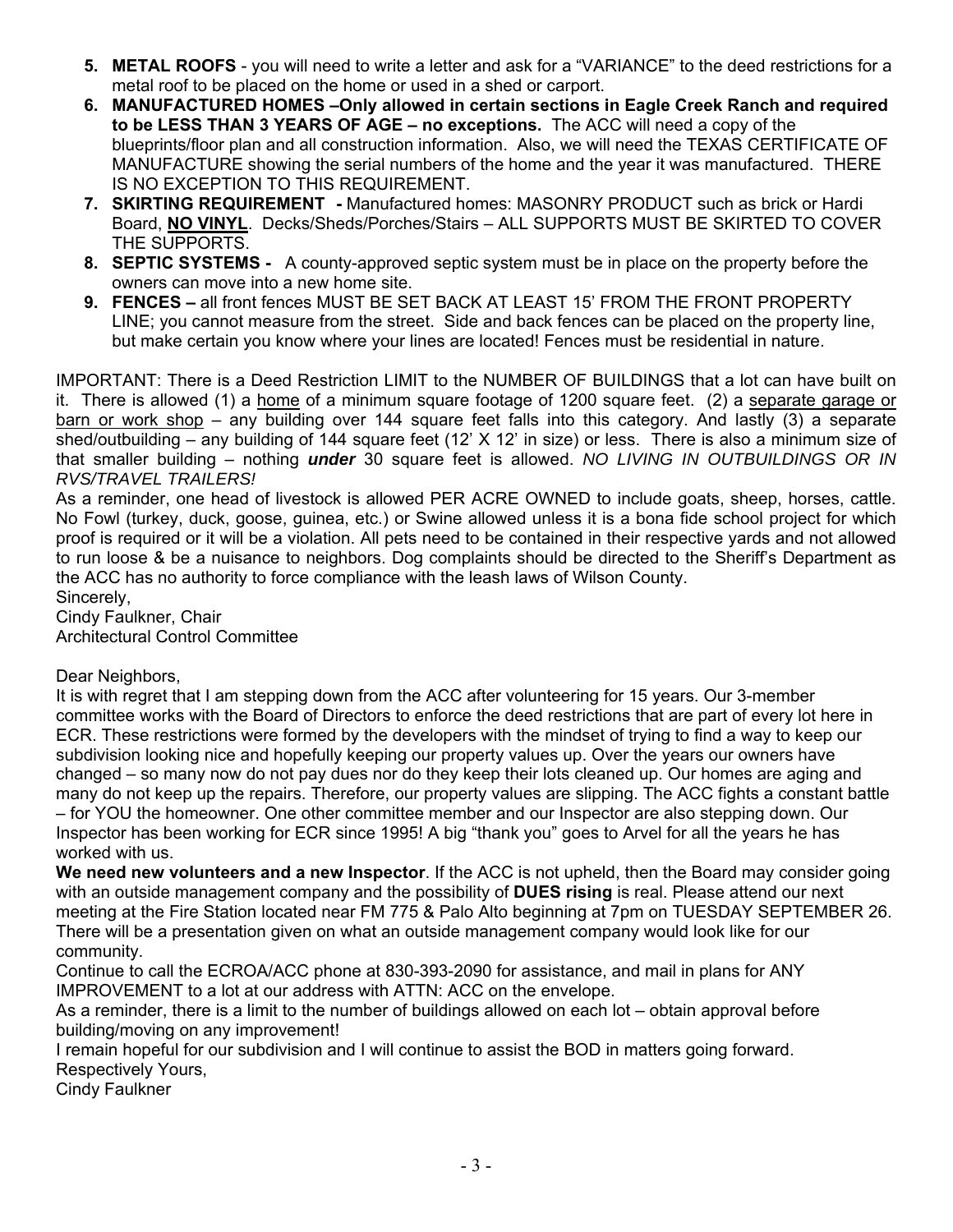

## **Parks Committee Report October 2017**

Parks Committee Report Ralph Wright

I have worked hard to maintain the appropriate water levels at the Eagle Creek Ranch Blvd. pond and the Misty Bend pond. I have repaired the pipeline between the two ponds, therefore saving us costs on running the pump that supplies water to the two ponds. An area of approximately one hundred feet has been mowed along the Boulevard pond to allow better access to it, therefore there is no need to trespass on private lands. There are plans in the future to improve the low water crossing on the walking trail and possibly erecting a pavilion at the Eagle Ridge Park. Under the new maintenance agreement, we are trying to mow the parks more often.

Any suggestions to improve our parks will be appreciated. You may contact Ralph Wright, the Parks Committee Chairman, or any Board member. Remember, the park ponds lie partially on private held lands; therefore, be respectful and stay within the fenced park boundaries or you may be charged with criminal trespass. Our private ponds do not fall within the Texas law pertaining to three feet along navigational waters.



*Creek Eagle Creek Ranch Owners Treasurer's Report Creek September 30, 2017*

Our Fiscal Year begins October 1 and ends September 30 each year.

As of August 31, 2017 our debts are paid and we have \$13,728.09 in our checking account.

The proposed fiscal year 2018 budget is included in this newsletter to be voted on at the upcoming annual meeting. Please plan to attend or vote absentee by mail or by proxy.

Way too many owners have outstanding balances, some large, you know who you are. Expect to hear from me soon if you owe more than current dues.

Respectfully Submitted, Jerry Carpenter, Treasurer

#### GREETINGS FROM THE WELCOMING COMMITTEE

 Welcome to Eagle Creek Ranch. Twenty eight (28) packs have been sent out since last year's newsletter. I hope that our newcomers find the information useful. I visit local vendors periodically and gather calling cards and menus to keep the packets current and interesting. I also use the Wilson County News and the Chamber of Commerce for lots of local events. Deed restrictions for our homeowners are the main body of the packs. They are meant to keep our neighborhood the way we want it to look. Don't forget our Eagle Creek Ranch website which contains information for our residents. Please contact me at Martoll66@yahoo.com if I can be of any assistance. Sincerely, Margaret Tollefson, Welcoming Committee Chair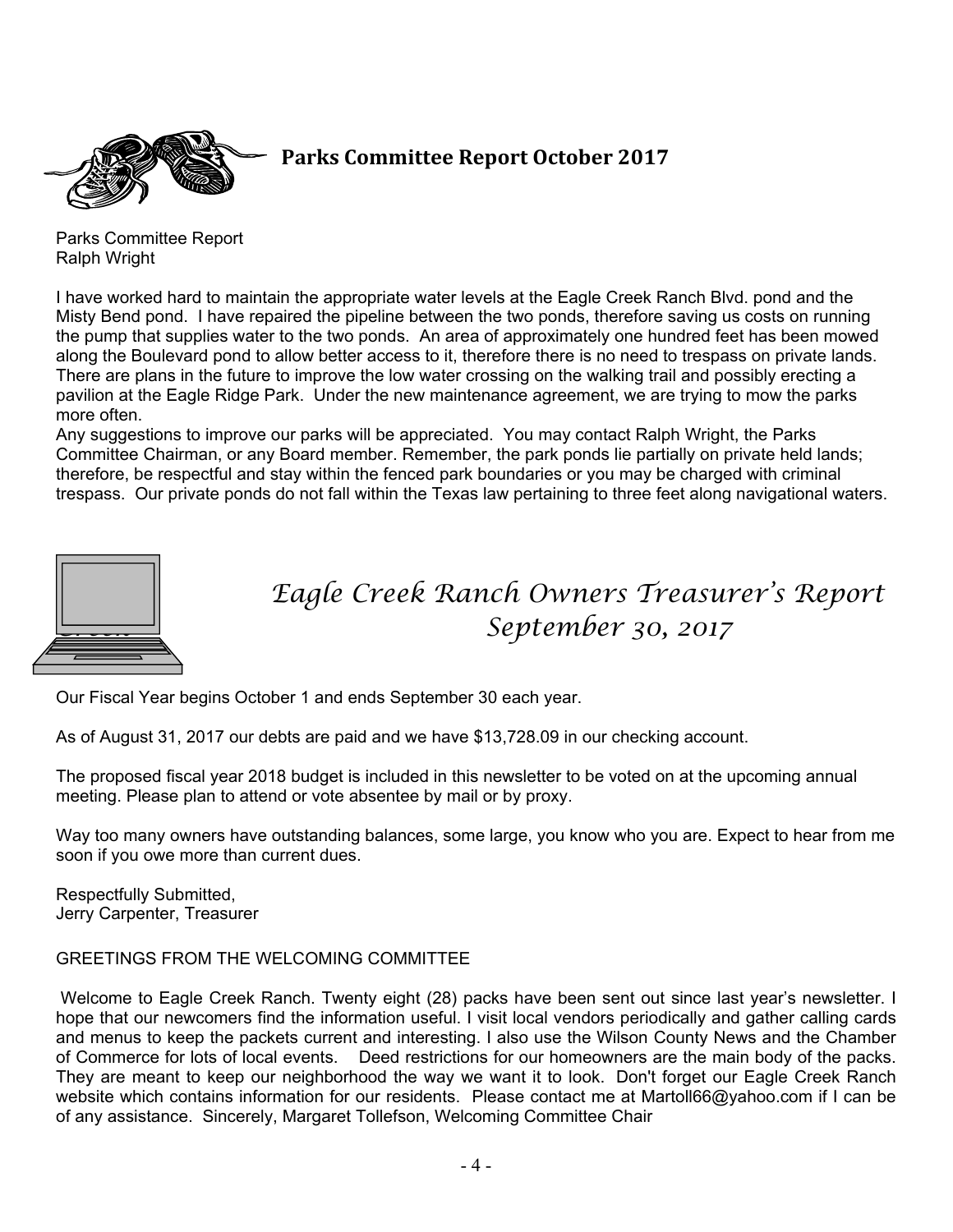## **Halloween Hayride Route**



# **Eagle Creek Ranch Owners Association Annual Halloween Hayride**

 **Saturday, October 28, 2017 Eagle Ridge Park 2:00pm Hot dog roast and 3:30 pm Hayride Please bring cookies/cupcakes to share Neighbors please hand-out candy Decorate your House/Yard Costumes optional but appreciated by the kids** 

**Parents: Parents/adult must accompany their children and bring a signed waiver or sign a waiver at the event** 

**Needed: Tractors or trucks w/trailers are needed to pull goblins. Let us know if you can help.** 

**RSVP to: Sherece McGoon ( reciesbears@yahoo.com )as to the number of goblins and parents participating. Sherece will email you a waiver that will be presented the day of the hayride in order for the goblin's participation in the Halloween fun.**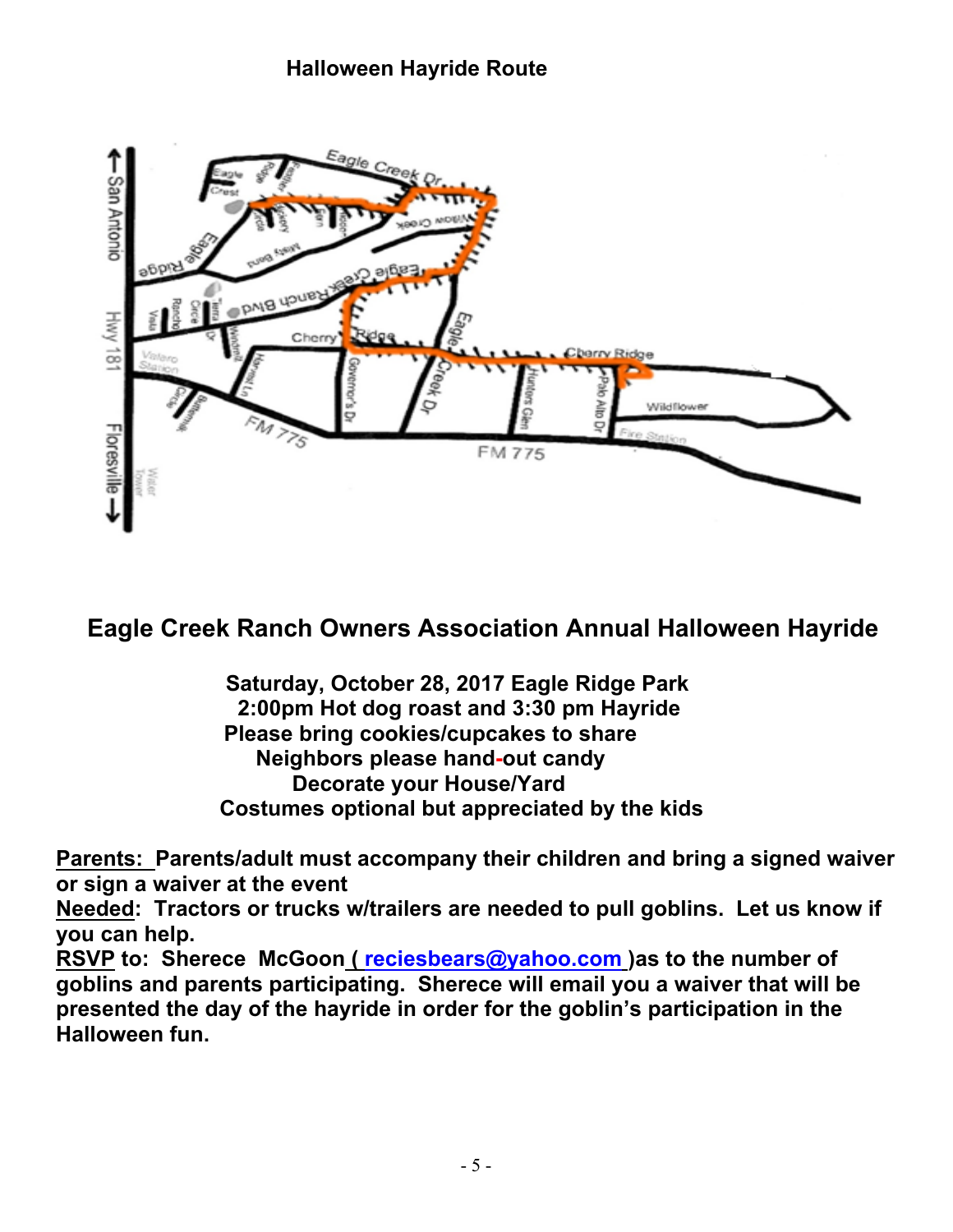## **ECROA PROPOSED BUDGET FY 2018**

# **PROPOSED**

 **AMOUNT** 

| Income                     |             |
|----------------------------|-------------|
| OLD DUES COLLECTED         | 18,500.00   |
| CURRENT DUES COLLECTED     | 38,460.00   |
| ATTORNEYS LEGAL COSTS COLL | 1,000.00    |
| WRITE OFFS                 | $-1,500.00$ |
| INTEREST INCOME            | 140.00      |
| TOTAL INCOME               | 56,600.00   |

#### **EXPENSES**

| ACC EXPENSES                | 8,200.00  |
|-----------------------------|-----------|
| ACCOUNTING/BOOKKEEPING      | 7,200.00  |
| INSURANCE                   | 4,000.00  |
| LEGAL                       | 2,000.00  |
| EXPENDITURE OF INTEREST     | 200.00    |
| OFFICE SUPPLIES             | 800.00    |
| POSTAGE/MAIL                | 2,000.00  |
| PRINTING                    | 1,200.00  |
| PUMP REPAIRS                | 1,600.00  |
| <b>RESERVE</b><br>(GENERAL) | 2,600.00  |
| <b>RESERVE</b><br>(LEGAL)   | 2,000.00  |
| RESERVE (PARKS)             | 3,000.00  |
|                             | 26,600.00 |
| <b>SUBDIVISION</b>          |           |
| FLAGS                       | 200.00    |
| LANDSCAPING/SIGNS/MAINT     | 1,800.00  |
| MOWING                      | 7,000.00  |
| WALKING TRAIL MAINTENANCE   | 2,500.00  |
| TOTAL SUBDIVISION           | 11,500.00 |
|                             |           |
| TAXES/FEES                  | 1,000.00  |
|                             |           |
| <b>UTILITIES</b>            |           |
| <b>ELECTRIC</b>             | 8,600.00  |
| <b>WATER</b>                | 700.00    |
| TOTAL UTILITIES             | 9,300.00  |
|                             |           |
| <b>TOTAL EXPENSES</b>       | 56,600.00 |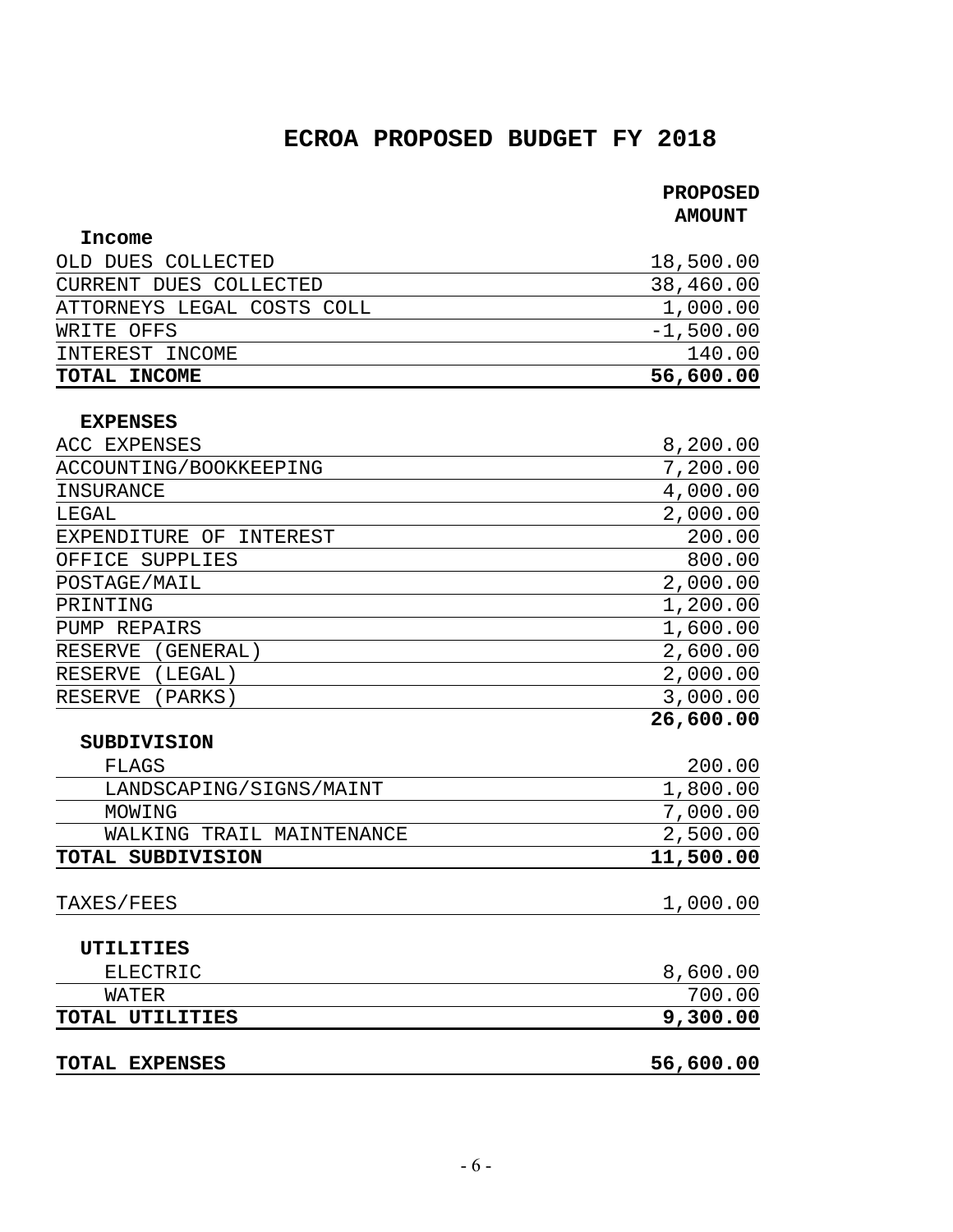## **Vote for Board of Directors**

*VOTE, VOTE!!!!! Your vote/proxy will help provide a quorum* so that the Secretary's minutes and committee reports can be approved and any other business that may arise can be conducted. **Please make a concerted effort to mail in your proxies or attend the meetings. Please fill out the proxy** and mail it to ECROA; you can give it to a director or neighbor that will be attending the meeting; or, if you like, you can drop it in the ECROA mailbox in front of the Fire Station.

## **Nominations for Board of Directors**

The following are candidates for election for the Board of Directors. We are fortunate to have four nominees, however, there are only three seats available at this time Please use these brief biographies to help you make a decision on how to vote.

## **NAME: Tony Pisano**

**BIOGRAPHICAL INFORMATION:** Tony Pisano has been living in Eagle Creek for 14 years.

My name is Tony Pisano and I would like the opportunity to continue to serve on the board of the Eagle Creek Ranch Owner's Association. My wife Silvia and I moved here in 2003 and have enjoyed living here. We believe that our subdivision is one of the better communities in Floresville, because of the deed restrictions that are enforced and at the same time maintaining our property values.

I have served, on the board of the Eagle Creek Ranch Board of Directors since 2004, as Chair for The Park Committee and also this past year as vice-president of the Association. I would like to continue working and improving our parks and enhancing the area in which we live. Please vote for me, so that I may help keep our community a great place to live,

## **NAME: Susan DeLoren**

**BIOGRAPHICAL INFORMATION:** Susan DeLoren has been living in Eagle Creek for 9 years.

Business Experience: She has worked in 5 franchises for business Network International, as a Contract Trainer for Wang Computer Labs, and Promotions and Publicity for CBS Records.

I would like to organize members of the Eagle Creek Ranch community for information and entertainment.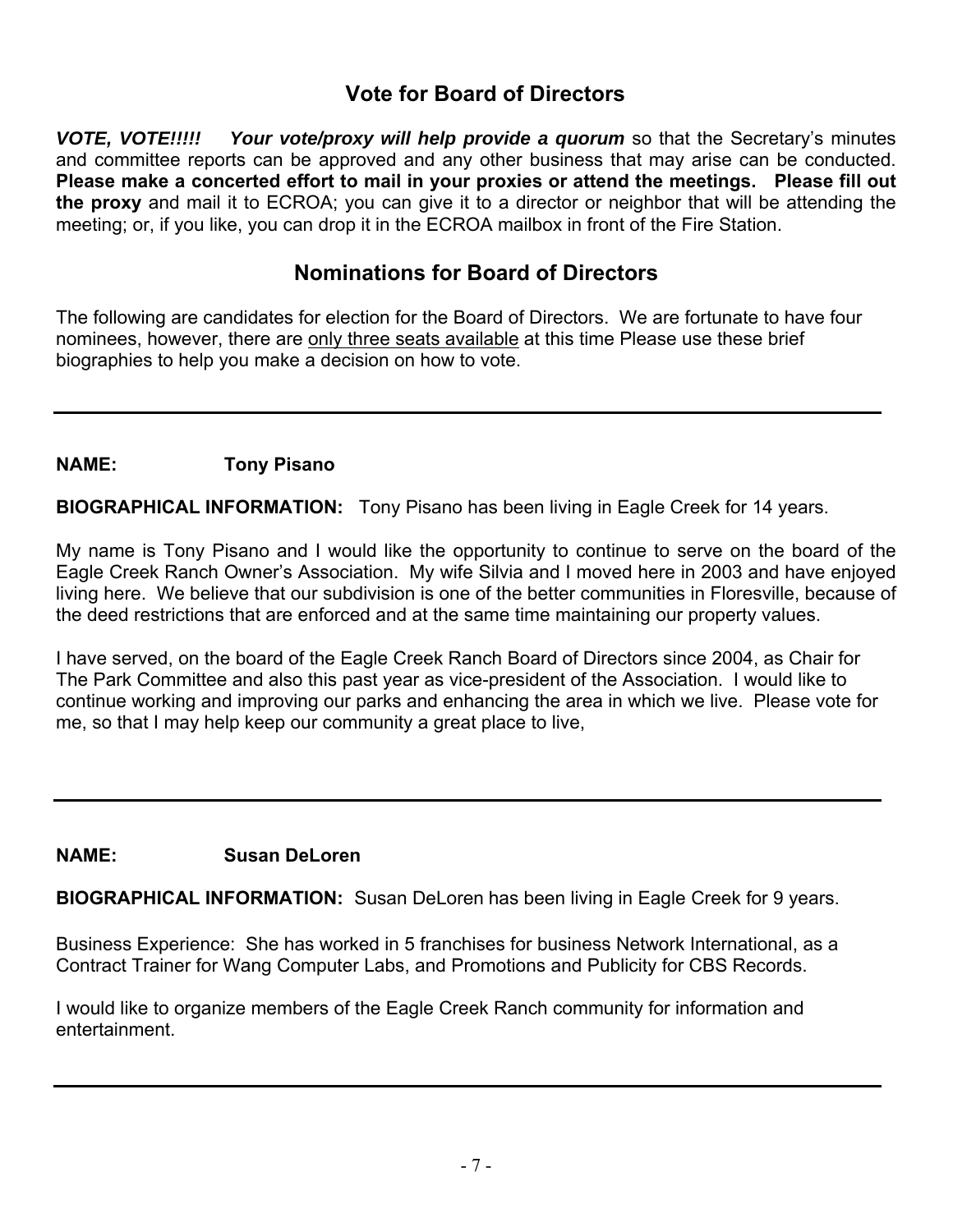## **NAME: Doug Sample**

**BIOGRAPHICAL INFORMATION: Doug Sample** has been living in Eagle Creek for 4 years.

Business Experience: Sheriff (5 yrs); Agent in Charge, Homeland Security (4 yrs); Criminal Investigator, U.S. Customs Service (20 yrs); U.S. Border Patrol Agent (4 yrs); Ranch Manager; U. S. Army.

Volunteer Experience: VFW Commander; Church Functions; licensed Minister; ordained deacon (32 yrs); Numerous Sporting Programs; School Presentations.

What would you like to do? Continue to serve the Eagle Creek Ranch Owners to the best of my ability in maintaining the overall integrity of the subdivision and the high quality of life we enjoy here. I will continue to pursue any suggestions or ideas, that will improve the subdivision, maintain our property values and ensure that we are good stewards of our finances. I have served as a Board Member for three years and as the Board President for the past year. Without elaborating, I have spent numerous volunteer hours overseeing the management of our subdivision. I would greatly appreciate your vote of confidence.

## **NAME: Sarah Gella**

**BIOGRAPHICAL INFORMATION:** Sarah Gella has been living in Eagle Creek for 15 years.

Business Experience: I served two years in the Peace Corps in the Philippines after college graduation and then taught school for 3 years in Harvey, LA. In 1973 I joined the Air Force and retired in December 2003, after serving 30 years.

I have served as the Secretary of the Association since July of 2004. I was first elected to the Board of Directors in January 2008. My husband and I have three children and three grandchildren, all of whom reside in this area. I would appreciate your vote for re-election to the Board. Thank you.

**\_\_\_\_\_\_\_\_\_\_\_\_\_\_\_\_\_\_\_\_\_\_\_\_\_\_\_\_\_\_\_\_\_\_\_\_\_\_\_\_\_\_\_\_\_\_\_\_\_\_\_\_\_\_\_\_\_\_\_\_\_\_\_\_\_\_\_\_\_\_\_\_\_\_\_\_\_\_\_\_** 

## **Proxy or Absentee Ballot**, what is right for you?

If you execute a proxy, you are letting someone use your vote any way they want at the meeting.

If you execute an absentee ballot, you specify exactly how you want to vote. Absentee ballots will only be counted for items on the mailed ballot and will not be counted for any item that is amended at the meeting.

The only way you can vote exactly the way you want on every item is to attend the meeting.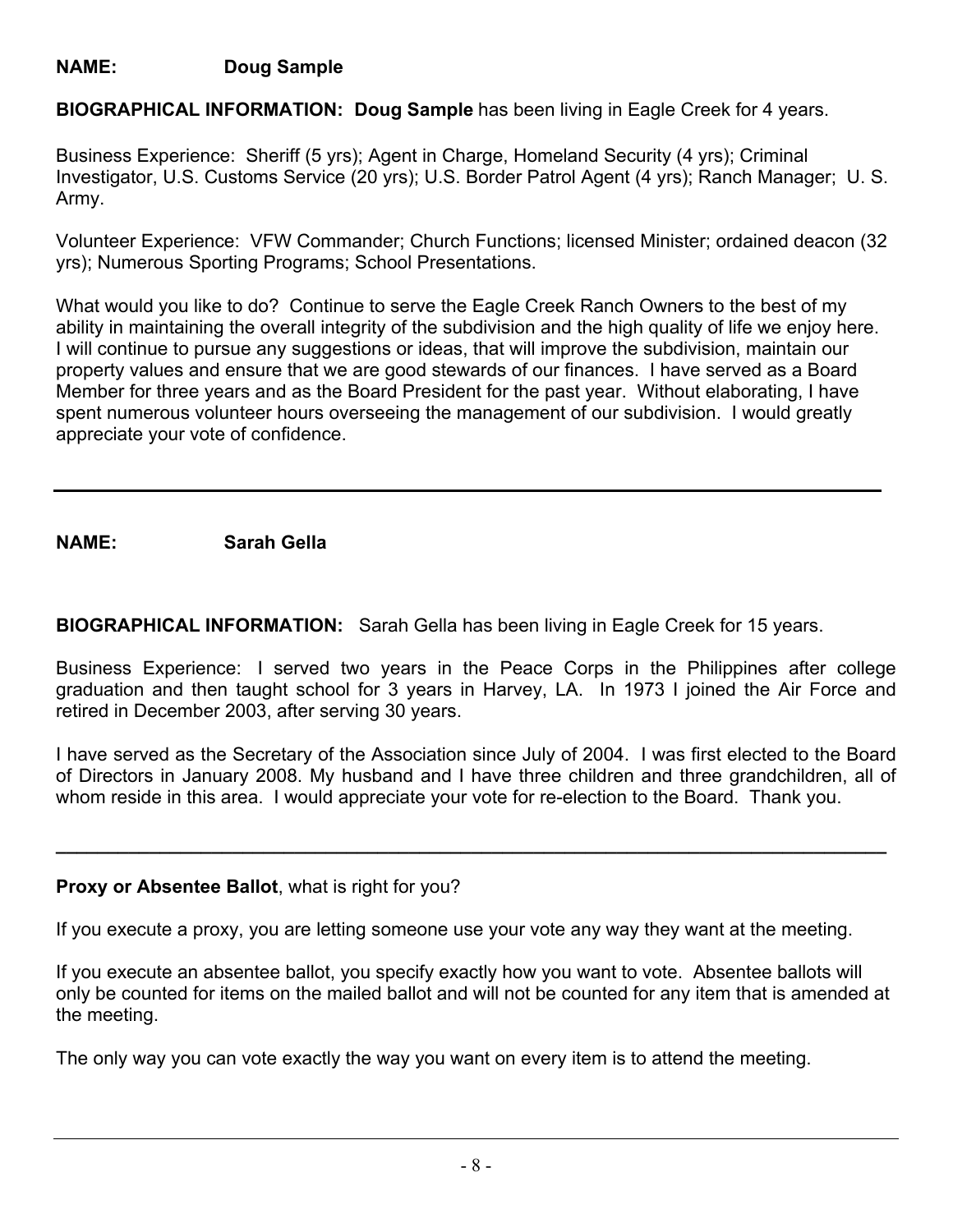## **PROXY**

The undersigned owner in the Eagle Creek Ranch Owners Association (ECROA) hereby appoints (please select one below or write in a name) as my proxy to act on my behalf at the business meeting to be held on October 7, 2017. My proxy shall have full authority to vote upon any and all matters that may be presented at said meeting as fully with the same effect as if the undersigned had been present at said meeting, and I hereby ratify and confirm all that my proxy may cause to be done by virtue of this instrument. This directed proxy is irrevocable except by actual notice by the undersigned to the secretary of the ECROA or the officer presiding over the meeting that it is revoked. Unless sooner terminated, this directed proxy shall terminate automatically upon the final adjournment of the business meeting for which it is given. Circle one director's name below or write in a voting member's name to act as your proxy:

| <b>Doug Sample</b>               | <b>Tony Pisano</b>        | <b>Sarah Gella</b>  |  |
|----------------------------------|---------------------------|---------------------|--|
| <b>Kathleen (Kitty) Phillips</b> | <b>Margaret Tollefson</b> | <b>Donna Sample</b> |  |
| <b>Jerry Carpenter</b>           | <b>Frank Engolia</b>      | <b>Ralph Wright</b> |  |
|                                  |                           |                     |  |
| Signed:                          | <b>Printed name:</b>      |                     |  |
|                                  |                           |                     |  |
|                                  |                           |                     |  |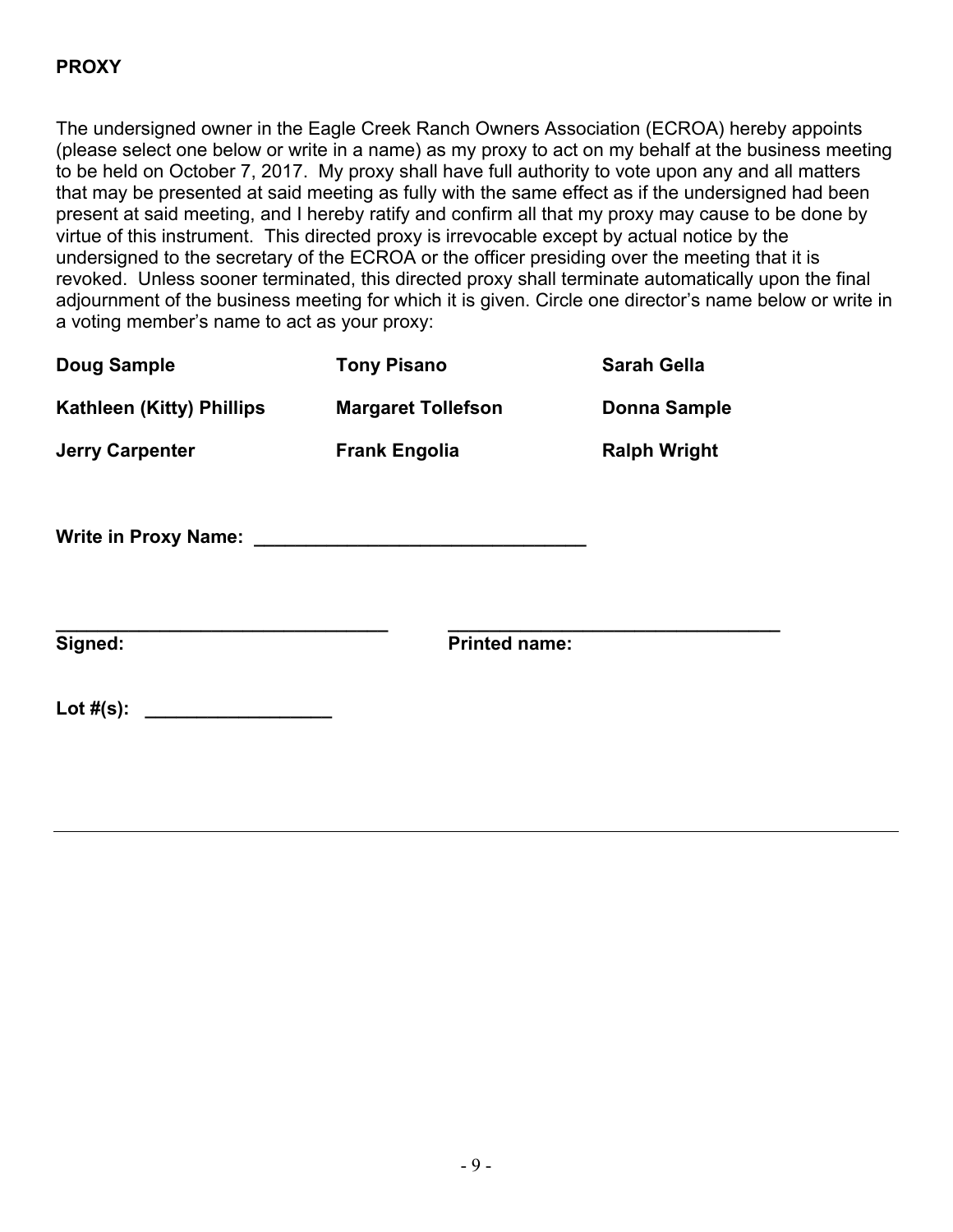## **ABSENTEE BALLOT**

By casting your vote via absentee ballot you will forgo the opportunity to consider and vote on any action from the floor on these proposals, if a meeting is held. This means that if there are amendments to these proposals your votes will not be counted on the final vote on these measures. If you desire to retain this ability, please attend any meeting in person. You may submit an absentee ballot and later choose to attend any meeting in person, in which case any in-person vote will prevail.

| BALLOT - October 7, 2017                                                      |                      |                |  |  |
|-------------------------------------------------------------------------------|----------------------|----------------|--|--|
| <b>Budget:</b>                                                                | For                  | <b>Against</b> |  |  |
| Candidates for Board of Directors: (In order of receipt.) VOTE FOR ONLY THREE |                      |                |  |  |
| <b>Tony Pisano</b>                                                            | For                  | <b>Against</b> |  |  |
| <b>Susan DeLoren</b>                                                          | For                  | <b>Against</b> |  |  |
| <b>Doug Sample</b>                                                            | For                  | <b>Against</b> |  |  |
| <b>Sarah Gella</b>                                                            | For                  | <b>Against</b> |  |  |
| Signed:                                                                       | <b>Printed name:</b> |                |  |  |
| Lot $#(s)$ :                                                                  |                      |                |  |  |

Mail proxy/ballot to ECROA, 11382 FM775, Suite 2, Floresville, TX, 78114 or drop it in the mailbox.